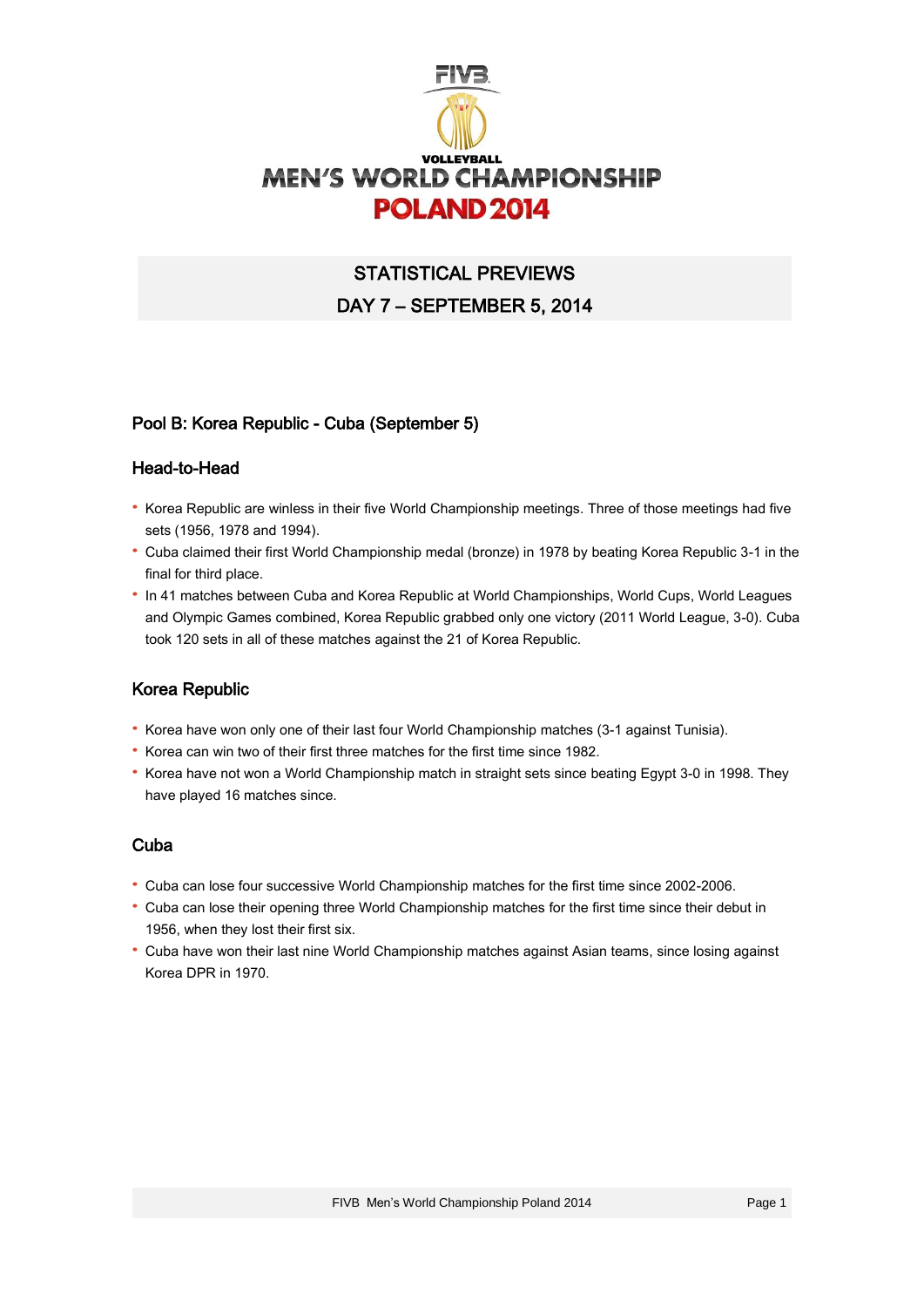

# Pool B: Germany - Tunisia (September 5)

### Head-to-Head

- · Germany (as East Germany) played only one World Championship match against Tunisia. In 1970 Germany defeated Tunisia in straight sets.
- · Their most recent meeting at a major tournament came at the 2012 Olympic Games in London. Germany defeated Tunisia in the group phase in straight sets.
- · Tunisia's only win at a major tournament was in 1958. At the 1958 European Championship Tunisia beat East Germany in straight sets.

### **Germany**

- · Germany's last six World Championship matches finished 3-0. They won two of these matches and lost four.
- · Germany can win two of their first three matches for the first time since 2006, when they won the first four matches of their World Championship campaign.
- · Germany's only other World Championship match against an African side was a 3-0 victory against Guinea in 1970 (as East Germany).

### Tunisia

- · Tunisia have lost their last five World Championship matches and can lose six in a row for the first time since 1974-1982, when they recorded 19 consecutive defeats.
- · Their last win was against Puerto Rico in the second group stage in 2006.
- · Tunisia are yet to win a match against a European side at the World Championships (22 matches).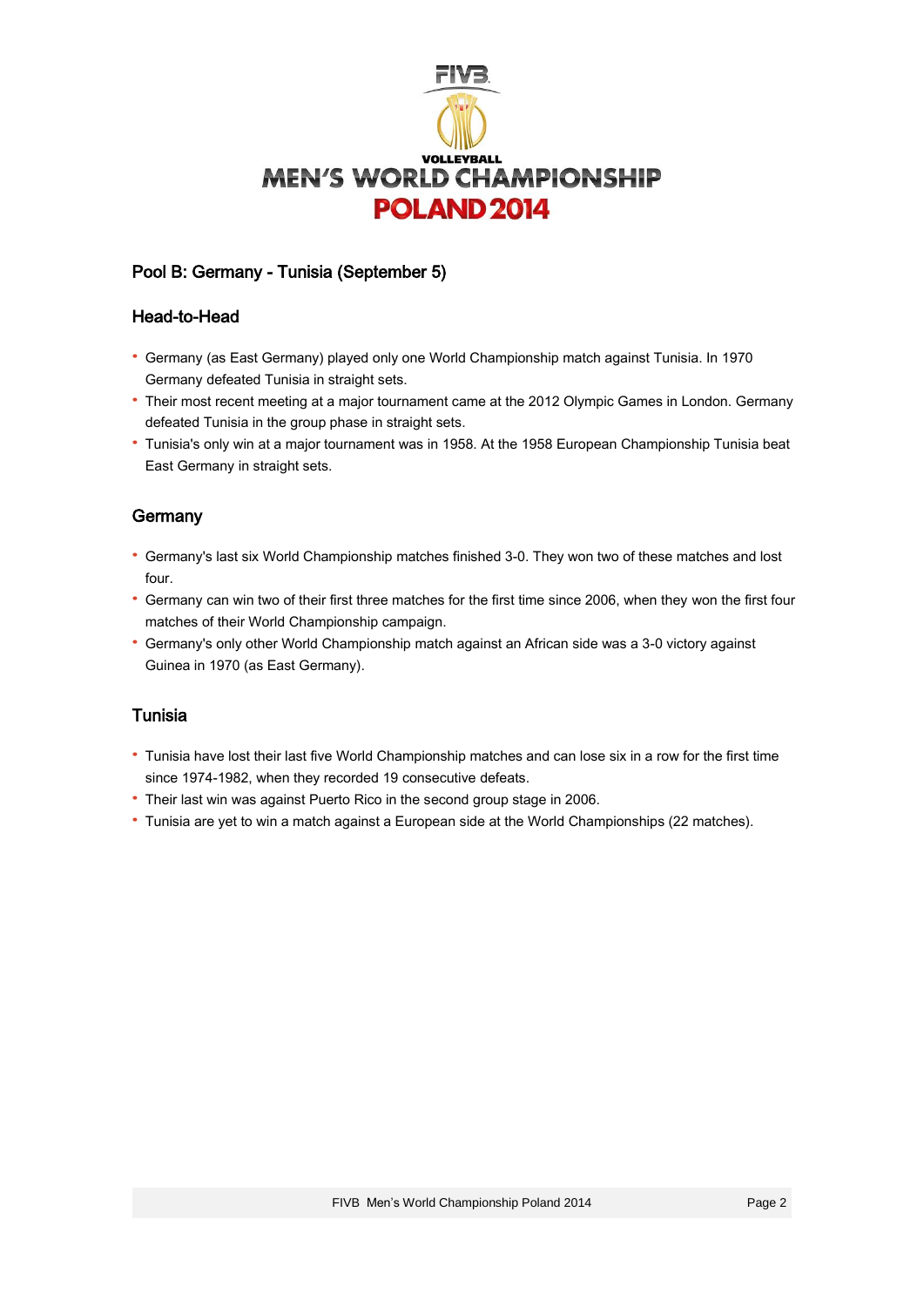

# Pool B: Brazil - Finland (September 5)

#### Head-to-Head

- · Brazil are unbeaten in their three meetings with Finland at the World Championship, 3-0 in 1962 and 1966 and 3-1 in 1970.
- · These teams met each other in the 2006, 2007, 2009 and 2012 World League. In these 16 World League matches, Finland had only one victory (2009), which came in five sets.
- · Brazil have only had more victories at the World Championships against Germany without a defeat (6 matches, including four meetings with East Germany).

### Brazil

- · Brazil have won their last six World Championship matches, losing only three sets in these matches combined.
- · They can win their first three World Championship matches without losing a set for the first time since 1998.
- · They have won 12 of their last 13 matches against European sides, only losing against Bulgaria in 2010.

### Finland

- · Finland have won five successive World Championship matches for the first time in team history.
- · Their last defeat was against Mexico in the 1982 second group stage. Only four squad members were born before that last defeat.
- · Finland have won at least one set in each of their last seven World Championship matches. The last time they failed to win a set was against Italy in 1982.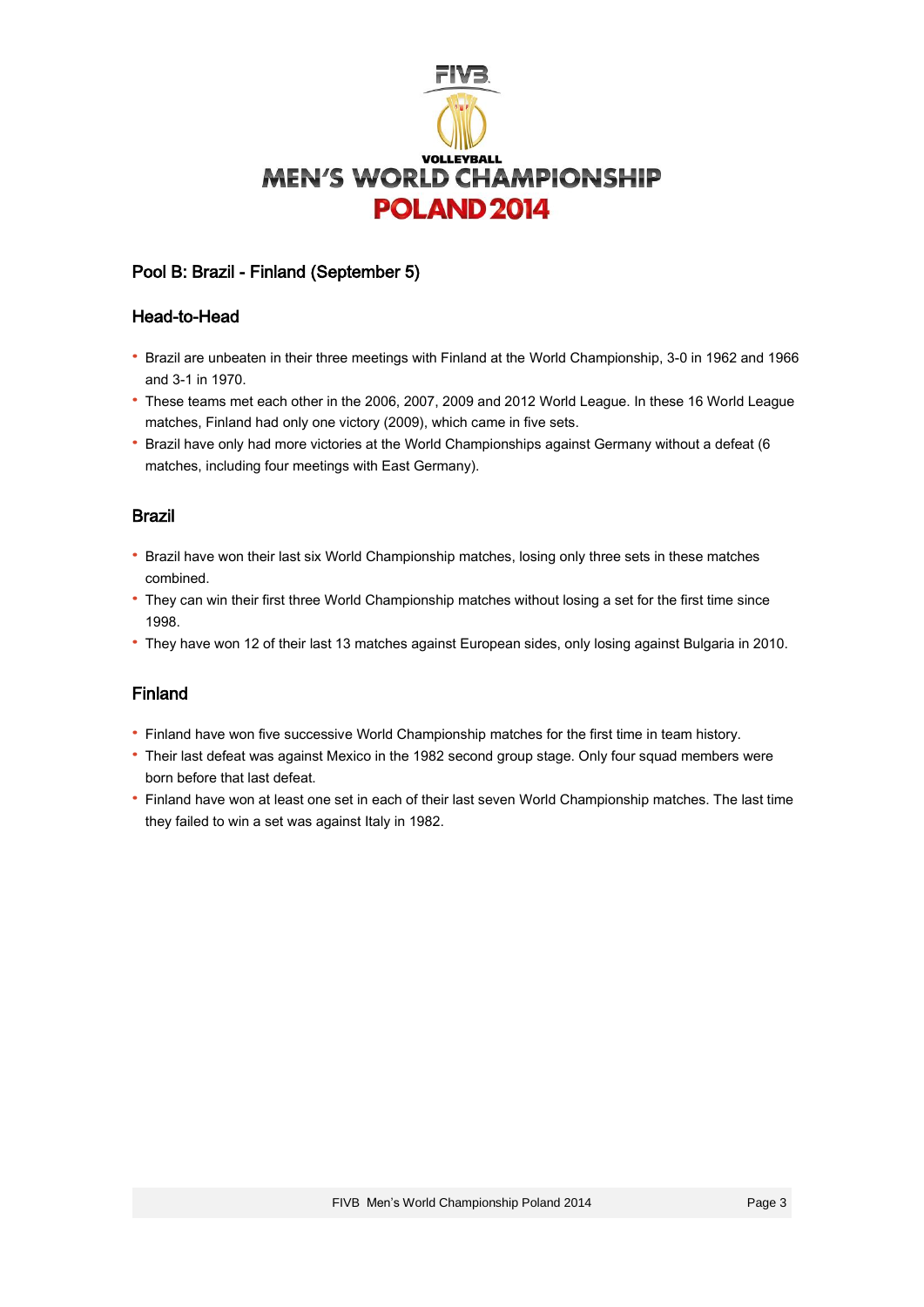

# Pool C: China - Bulgaria (September 5)

### Head-to-Head

- · China and Bulgaria have met six times at the World Championship, with Bulgaria winning five meetings.
- · China's only victory over Bulgaria came in five sets at the 1962 edition.
- · Four years ago, Bulgaria beat China in straight sets in the first round.
- · Bulgaria was also victorious in their only meeting at the Olympic Games: 3-1 in Beijing 2008 in the group stage.

### China

- · China are on a two-match winning streak. They can win three in a row at the World Championship for the first time since 1978-1982 (5 matches).
- · They are enjoying their best start to a World Championship campaign since 1998, when they also won their two opening matches. They went on to lose seven of their following eight matches that year.
- · Zhi Yuan scored a total of 30 points in China's last match against Mexico, while already having scored 31 points in China's 2014 World Championship opener against Egypt. Fifty-three points came from spikes, eight from serves.
- This will be China's 100<sup>th</sup> match at the World Championship (45 wins, 54 defeats).

# Bulgaria

- · Bulgaria have won (3-0 vs Mexico) and lost (3-2 vs Canada) one match so far.
- · At the World Championship, they have not been able to follow-up on a single loss with a win since 1998. Since then, they always lost at least one following match after an initial loss.
- · Bulgaria's last match was the aforementioned 3-2 defeat against Canada. They have not played back-toback five-setters at the World Championship since 2002-2006. (3-2 loss vs Japan, 3-2 win vs Italy).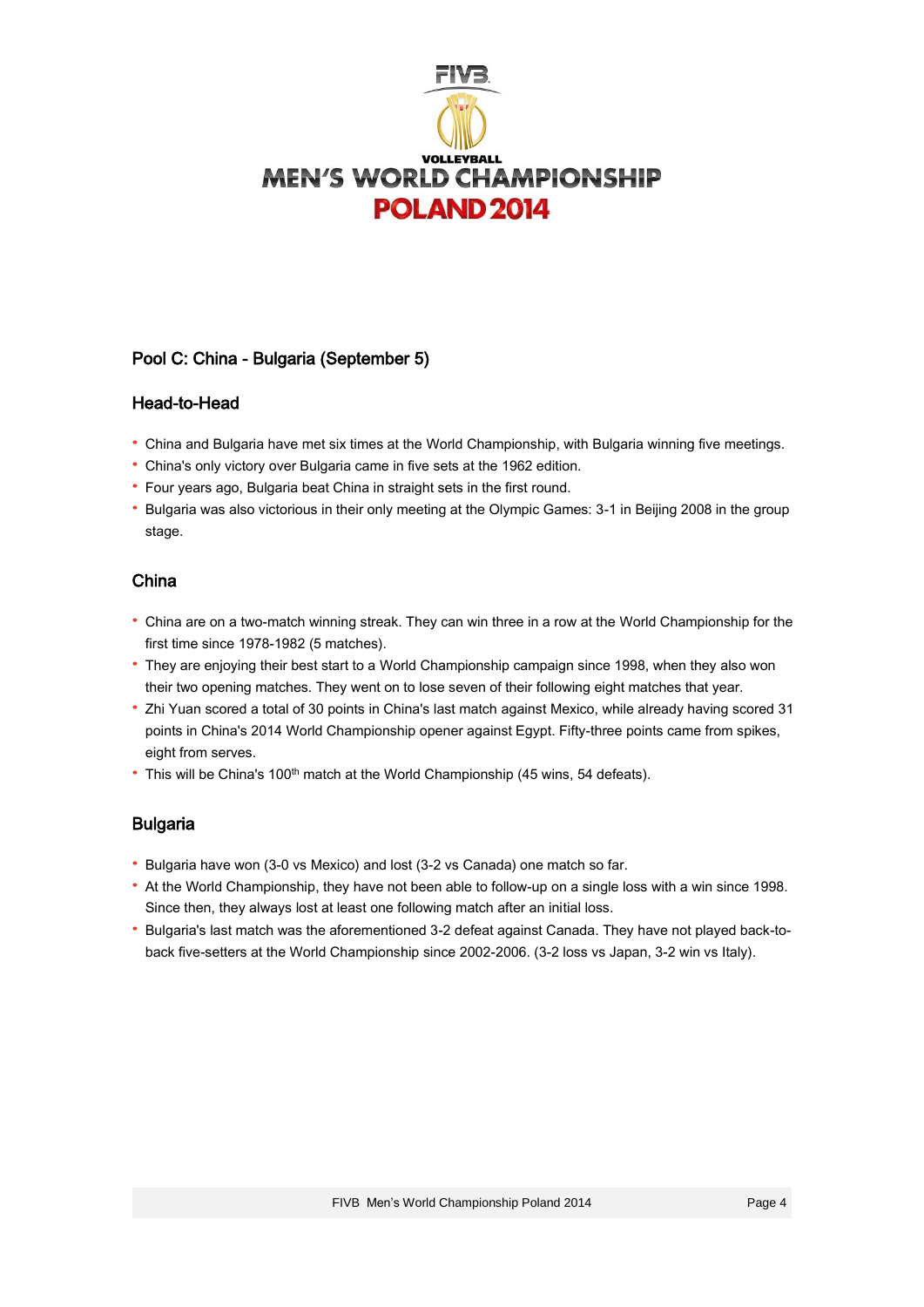

# Pool C: Canada - Egypt (September 5)

#### Head-to-Head

- · The only previous World Championship meeting between these teams came back in 1978 with Canada
- · have won their last four World Championship meetings with African teams.
- · Their last meeting in a major tournament was in the 2003 World Cup, when Canada beat Egypt 3-0.

# Canada

- · Canada won their last match against Bulgaria (3-2) and can record back-to-back victories at the World Championship for the first time since 2006 (vs Kazakhstan and Korea).
- · That 3-2 win against Bulgaria was only their first victory in a five-setter since a 3-2 win against Argentina in 2006, and only their third since the start of this century.
- · Canada currently have a winning percentage at the World Championship of 37% (26 wins, 44 losses). Of all teams with at least 10 appearances, only Venezuela have a worse winning record (24%).

# Egypt

- · Egypt can equal their record losing streak at the World Championship. They are currently on six consecutive defeats. From 1998-2006, they lost seven matches in a row.
- · They can lose back-to-back matches in straight sets for the first time since 2002 (vs Venezuela and Brazil).
- · In their last six World Championship matches, they managed to win only four sets.